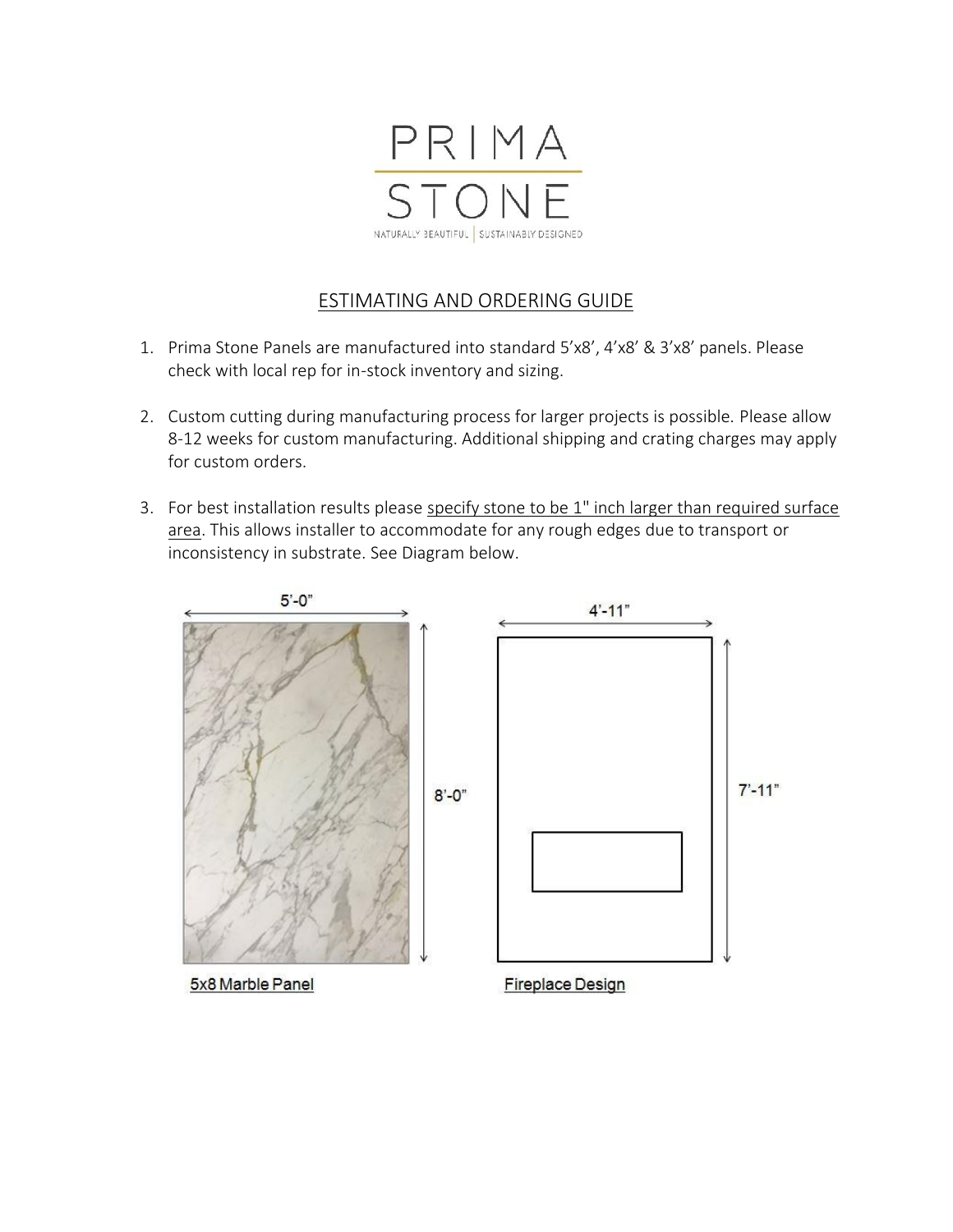- 4. When estimating mitres, please allow 2 inches of additional stone material per mitred edge.
	- a. For example, if a fireplace face is 4 feet wide and you require it to wrap around, the maximum allowable return would be 4 inches per side.
	- b. The maximum allowable width for a panel mitred on both edges is 4'10" on the 5 foot length or 7'10" on the 8 foot length. Please check with local rep if you have any questions. See Picture below.